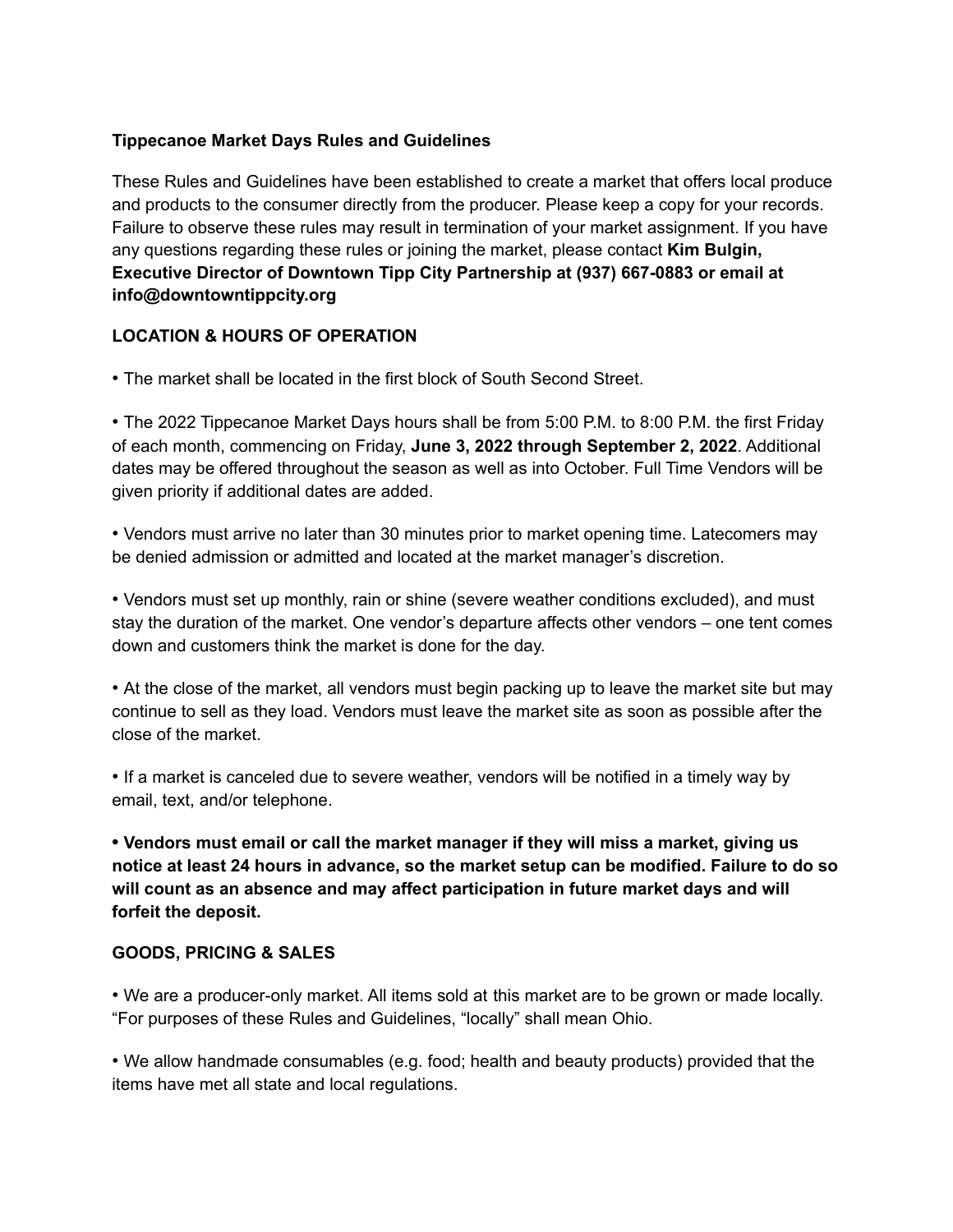• Growers are expected to sell only high-quality goods. If goods are of a low grade, the sale of these goods may be prohibited. Lower quality or overripe produce must be labeled as such and can be sold for a discounted price.

• Bakers must sell freshly baked goods of high quality. No resale of old product (i.e.: product that has lost freshness and taste) is allowed.

• Vendors that locally produce handmade pottery, crafts, etc. are also invited to participate in the market.

• The market shall open each scheduled day at 5:00 P.M., and every vendor should be ready for business at that time. Vendors are expected to remain open for business until the conclusion of the market at 8:00 P.M. If a vendor happens to sell out before then, the tent, table, and signage need to remain until 8:00 P.M., although the vendor does not have to maintain a physical presence at the booth. Vendors who choose to leave the market before the close at 8:00 pm of the market season will not receive their deposit back.

• Vendors must have signage that clearly identifies their farm or business. This sign may also include the farm's/business' general location, a photo, brief history of farm/ business, description of growing/other practices, and so forth.

• Products and produce labeled organic must be certified according to the United States Department of Agriculture.

**•** Vendors are to set their own prices. Prices must be visibly posted. The preferred method is to label each individual item or group of items for sale with a price tag. Alternatively, prices may be listed on a large poster board/sign that is readily visible to customers.

• Vendor(s) MAY be allowed to offer items that they have not grown or produced, if the following requirements are met:

1) Item must be produced and /or grown in the State of Ohio

2) Each individual product must be approved by the Market Management and/or City Staff, prior to offering it for sale.

3) Signage for the item(s) MUST state where it was grown/produced

• Vendors selling non-edible products, such as flowers, plants, yarn, soap, or other items that are subject to tax must comply with applicable tax reporting laws.

- Start by visiting http://business.ohio.gov/ and obtain an account on the website mentioned. Then request a "vendor license" (probably "transient vendor license" for most vendors). Call 1-888-405-4089 for help with the vendor license application.

## **BOOTH SPACES**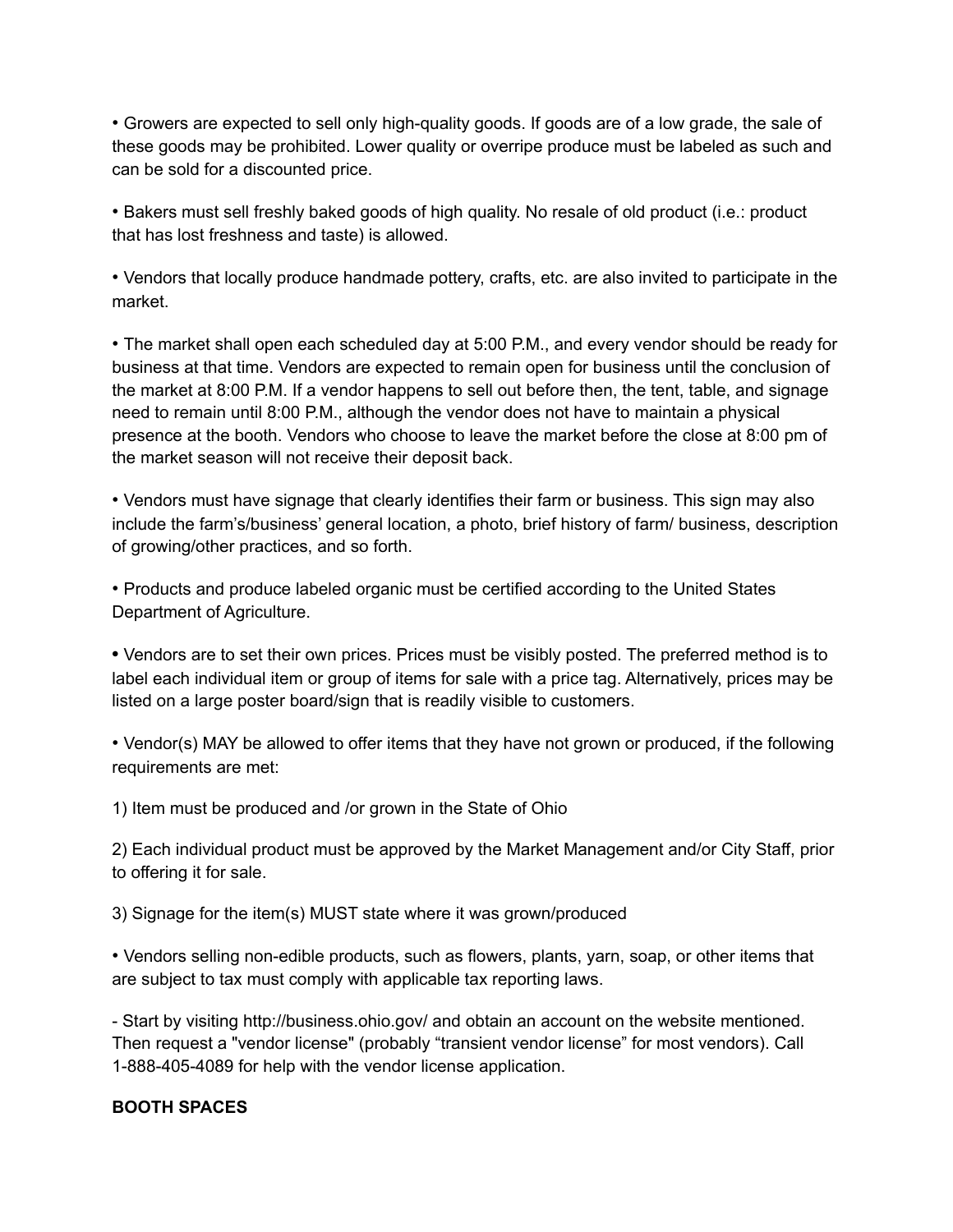• Sales tables and stands, one vehicle or truck, and tents must be confined within the defined sales area. A standard booth is 10'  $X$  10', a double booth is 10'  $X$  20', and a triple booth is 10'  $x$ 30'. No "open trunk" sales will be permitted. No stakes may be driven into the ground or parking lot surface.

• Vendors are required to provide their own gear. It is recommended that all vendors use a tent, canopy, umbrella, or other type of shade (especially since we are a "rain or shine" market). These items shall be weighted at all times for the protection of customers and vendors.

# *• Limited electric (reservation is required) is available for an additional fee of \$10 per season.*

**• All produce must be kept off the ground.**

• Vendor displays must neither block the public sidewalk nor impede vehicular traffic.

## • **No restrictions on generators, however quiet generators are strongly preferred.**

## **VENDOR RESPONSIBILITIES & MARKET CONDUCT**

• Each vendor shall pay a \$50 deposit fee to the Tippecanoe Market Days upon signing the Vendor Participation Agreement through the provided online portal on the Downtown Tipp City Partnership website [downtowntippcity.org](https://www.downtowntippcity.org/).

**• This deposit shall be returned at the end of the season** *if* **the vendor attends all 4 markets as a Full Season Vendor, (cancellations due to severe weather or governmental requirements excluded) arrives on time for setup, and stays until the designated end of the market, and follows all the terms of this agreement. If a vendor withdraws from the market commitment at any time during the season, all payments made will be forfeited.**

**• Full-season vendors are given priority for acceptance to the market and booth assignment over daily vendors.**

• **Full-season vendor fees are \$75 plus a \$50 deposit** (must commit to all 4 dates to be considered a full-season vendor)

• **Daily vendor fees are \$30 per day plus \$50 deposit** and are due 48 hours prior to the day of attendance. Dates of attendance need to be submitted in advance.

• **Mobile food truck vendors fees are \$20 per day** selected and are due prior to the day of attendance. Mobile Food Vehicles are regulated by Ordinance 9-19 and Ordinance 20-19 address regulations of Tipp City.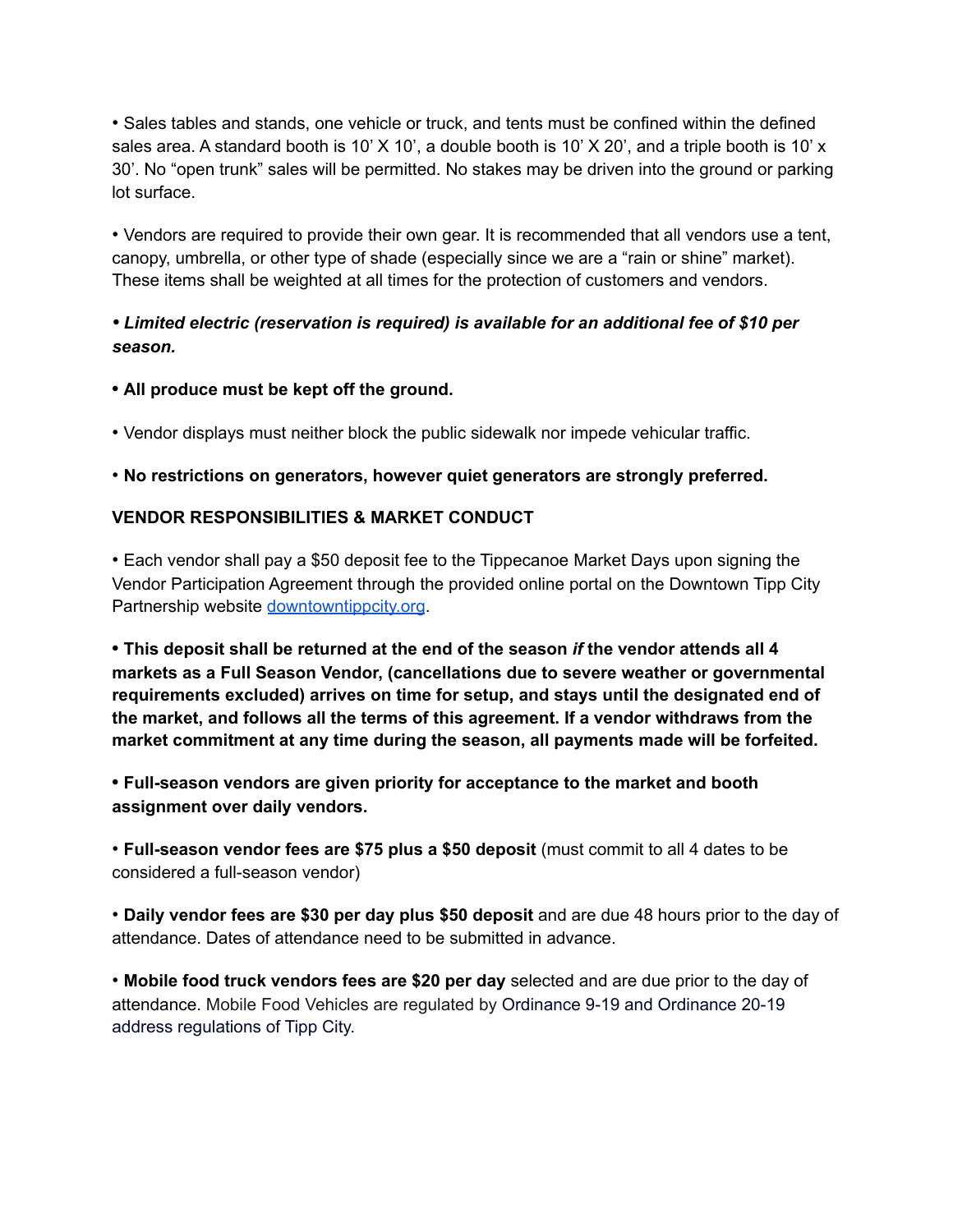• ALL vendors must be paid in full on the first market day if not before the start of the market season. If you are a daily vendor, please prepay according to the number of dates you have signed up to attend the market.

• Tippecanoe Market Days reserves the right to approve/disapprove and/or dismiss vendors upon time of application. Decisions will be based on diversity of products and factors related to overall market success.

• Tippecanoe Market Days reserves the right to request product samples for the purpose of assessing quality at any time during the market season.

## **• Scales used by vendors must be certified by the County Auditor of their county of residence. Scales must be placed so that they are clearly visible and readable to customers at all times.**

• Vendors shall maintain their area in a neat condition, free of trash and debris, and shall clear their space before leaving the premises. All containers, waste, and trimmings must be removed by vendors before leaving the market site and any trash generated at the market must be taken back to their farm or place of business.

• Vendors are encouraged to assist the Tippecanoe Market Days and Downtown Tipp City Partnership in promoting the market.

By participating in this market, vendors agree to be a part of the market community and maintain a high standard of conduct. Market vendors are expected to treat others the way they would want to be treated. No verbal or physical negative or bullying interaction with customers, market management, or fellow market vendors.

## **COMPLIANCE WITH STATE AND LOCAL REGULATIONS**

**All food products must comply with health department regulations and licensing requirements, including those products that must have ingredients listed on the product labeling. For Ohio Department of Agriculture food safety, packaging, and labeling information, visit: http://www.agri.ohio.gov/foodsafety/.**

- These regulations specify, as examples, that vendors selling perishable goods must obtain a food vendor license. –

**THE TIPPECANOE MARKET DAYS NOR THE DOWNTOWN TIPP CITY PARTNERSHIP ARE RESPONSIBLE FOR MONITORING VENDORS' COMPLIANCE WITH THESE REGULATIONS; HOWEVER, WILL VERIFY THAT LICENSURE AND/OR PERMITS ARE CURRENT AT VARIOUS TIMES THROUGHOUT THE SEASON.VENDORS HOLDING THIS TYPE OF LICENSURE OR PERMIT SHALL KEEP PAPER COPIES OF CURRENT LICENSES AT THEIR BOOTH AT ALL TIMES DURING THE MARKET DAY. SAMPLES INCLUDE: EGG PRODUCER LICENSE, MOBILE FOOD SERVICE LICENSE, HOME**